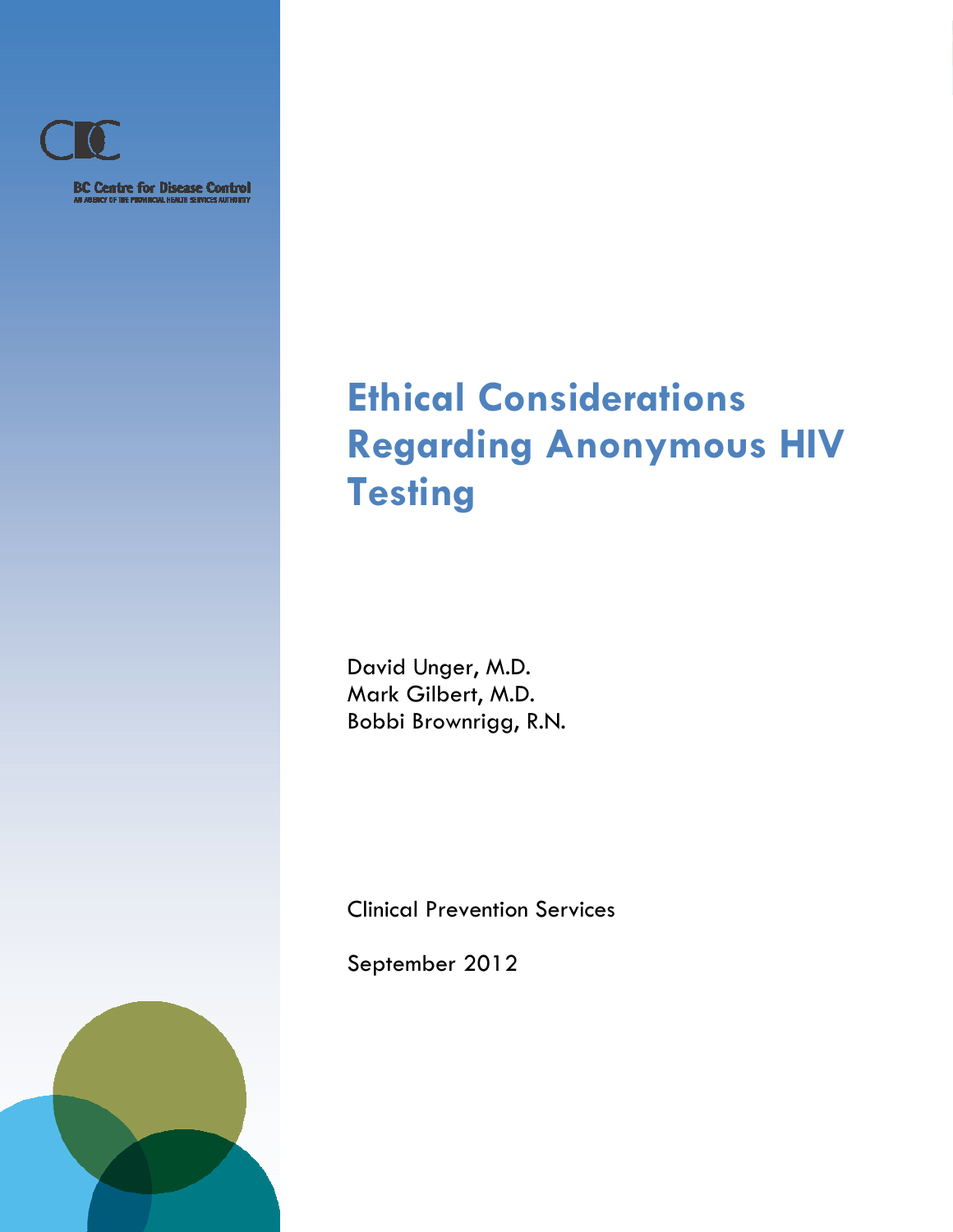

## **Preamble**

The purpose of this document is to conduct a comprehensive review of ethical issues related to an anonymous HIV testing pilot in British Columbia. These ethical issues have emerged through discussion with the Office of the Provincial Health Officer, as well as through discussion of the pilot with regional public health partners and managers and clinicians at sites interested in participating in the pilot. The document is framed as a series of questions and answers that address separate (although often related) ethical issues. While many of these issues are related we have tried where possible not to repeat points and hence there may be points or arguments in one section that apply in others, and it is the full picture raised by these discussions that is important to consider.

## **Ethical questions**

**1. The published literature on the impact of anonymous HIV testing is sparse. Is it ethical to implement anonymous testing in BC as a pilot project, or does this need to be done as a research study?** 

As anonymous HIV testing has been available in many jurisdictions and an accepted practice since the beginning of the HIV epidemic, the absence of evidence limits our ability to make a wholly evidence-based decision about the introduction of the pilot. In public health we have an ethical responsibility to gather and analyse information, and then to act on it. But we are also required (in the face of potential harm) to act with incomplete or nonexistent knowledge and data—that is, we are required to make judgment calls to act in the way that best serves the public. What we must do in this instance is determine whether the current harms associated with the existing HIV testing system are serious enough in BC to justify implementing a program in the absence of strong empirical evidence.

We do have good evidence in BC that individuals at risk of HIV delay or defer testing due to privacy concerns or specifically due to the lack of anonymous HIV testing 1-6, and the limited evidence on anonymous HIV testing does suggest that such individuals will access anonymous HIV testing and test at an early stage of infection.7 As such, an argument for proceeding as a pilot program can be made. This needs to be done bearing in mind potential benefits and harms while constructing the pilot, analysis of the impact of the pilot project on the epidemic, and transparent dissemination of this analysis.

### **2. Is there enough evidence to support the conclusion that it is ethical to offer anonymous HIV testing?**

An ethical argument supporting offering anonymous testing would have to demonstrate that the potential benefits to society outweigh the potential harms. Intrinsic to this discussion is the assumption (based on evidence described above) that some at-risk individuals in BC who currently do not test or delay HIV testing will test through an anonymous HIV testing model, which will result in earlier diagnosis of HIV for those who are HIV positive.

Given this assumption, the following points are essential to understanding the potential benefits of anonymous HIV testing:

Individuals with undiagnosed HIV who do not test, or delay testing due to confidentiality concerns, are at risk of poor clinical outcomes due to untreated infection, and they place their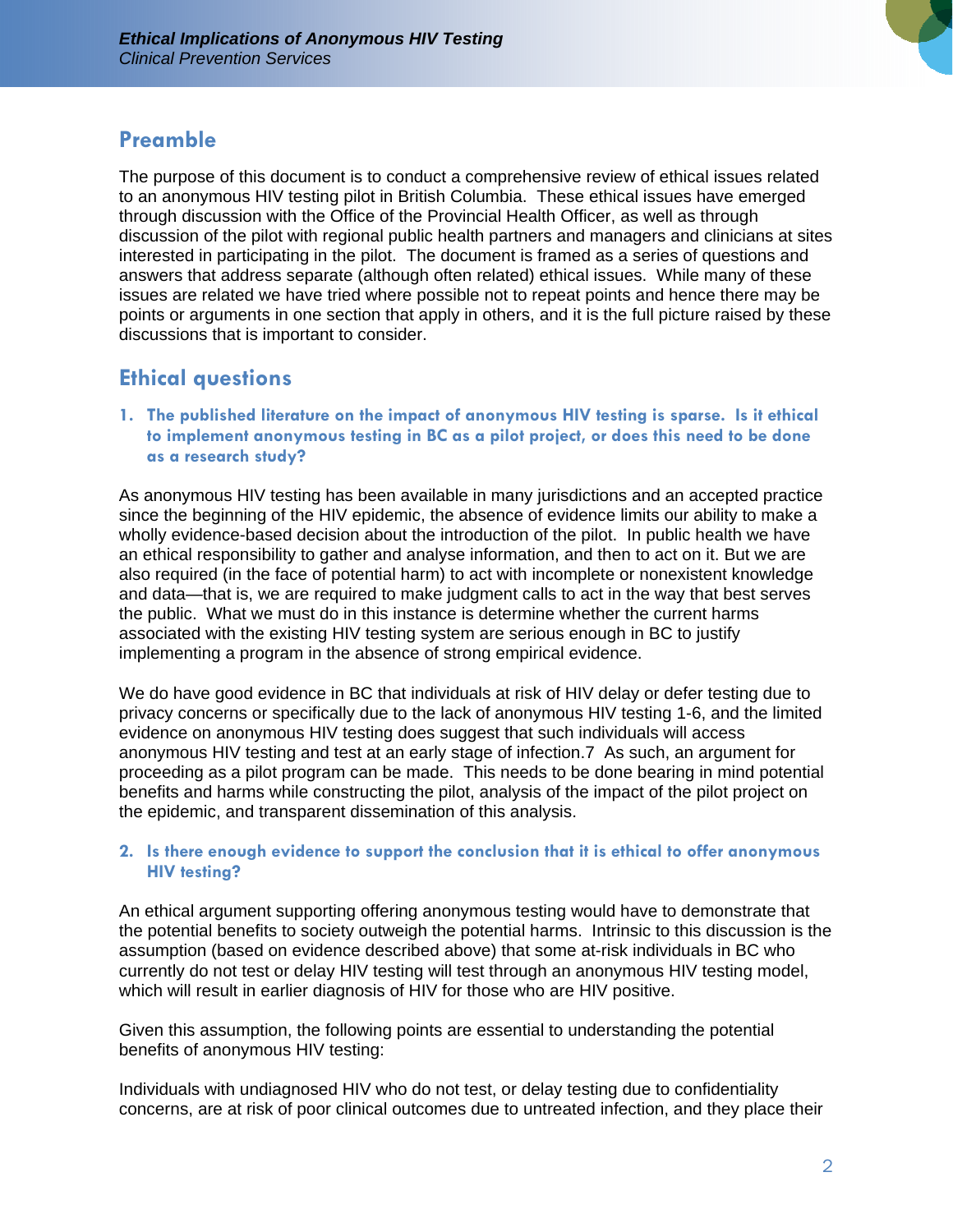

sexual or drug-using partners at ongoing risk of HIV. In a recent US modeling study, approximately half of all new infections were from the 20% of the population unaware of their HIV infection.<sup>8</sup>

With anonymous testing, individuals who test negative pose no risk of harm to others, but would have the benefit of an interaction with clinicians and pre/post test discussions which may either open the door to subsequent nominal testing or engagement in prevention behaviour.

With anonymous testing, individuals who test positive (who would otherwise not have tested at all, or have delayed testing) have the benefit of pre/post test discussions and may avail themselves of contact tracing and be linked to care and treatment (with accompanying public health benefit). Regardless of participation in these steps, the diagnosis of HIV alone will likely lead to behaviour change that prevents transmission to others. $^9$ 

It is important to consider the potential harms of offering anonymous testing. There are several key general domains of concern over harms resulting from offering anonymous HIV testing. These are presented below followed by a discussion of the relevant considerations related to each.

a) *The concern over inability to act on a positive result.* As the provider will be unable to act on a positive result and contact an individual who has an anonymous positive HIV test result, there is the potential for missed opportunities for prevention due to a delay in receipt of results. This is most concerning in the scenario of an acute HIV infection, where immediate action has the potential for greatest reduction of risk of transmission to others.

While some evidence suggests that receipt of result does not differ for individuals testing anonymously or nominally<sup>7</sup>, it is to be expected that this scenario will occur with at best a delay of a few days and at worst the individual never returning for their result. The usual practice when contact information is known is to immediately contact the individual who has a positive result, and this is a particularly high priority for acute HIV infection and would be most concerning to providers in this scenario.

While as clinicians and in public health or goal is to prevent harm to others we must accept that there is a limit to what we can reasonably, ethically and legally do. Harms will occur to those we care for and those in the general community (whether known to us or not) regardless of our best wishes and intentions. There is also, and rightly, a portion of responsibility that is to be assigned to "those at risk" to make prudent decisions and manage their own health through safer sex and safer injection practices—it is not the sole responsibility of public health workers to ensure a completely safe environment. It is however our responsibility to strive to make a *safer* environment, and an anonymous testing program (as per the arguments supra), aims at doing good (at best), and aims at avoid harm(at least).

We must take care as clinicians and public health agencies not to limit potentially beneficial interventions simply out of fear of hypothetical slippery slopes. It is this courage that stands behind implementing harm reduction programs such as safer injection sites. In a free and just society people can, and do, make imprudent or inappropriate decisions and this may even include taking an anonymous (vs. nominal) HIV test. Our role and our obligation in this scenario is to bend our efforts to maximize opportunities for harm prevention to others—in the case of anonymous testing our obligation would be to exploit the opportunity in a pre-test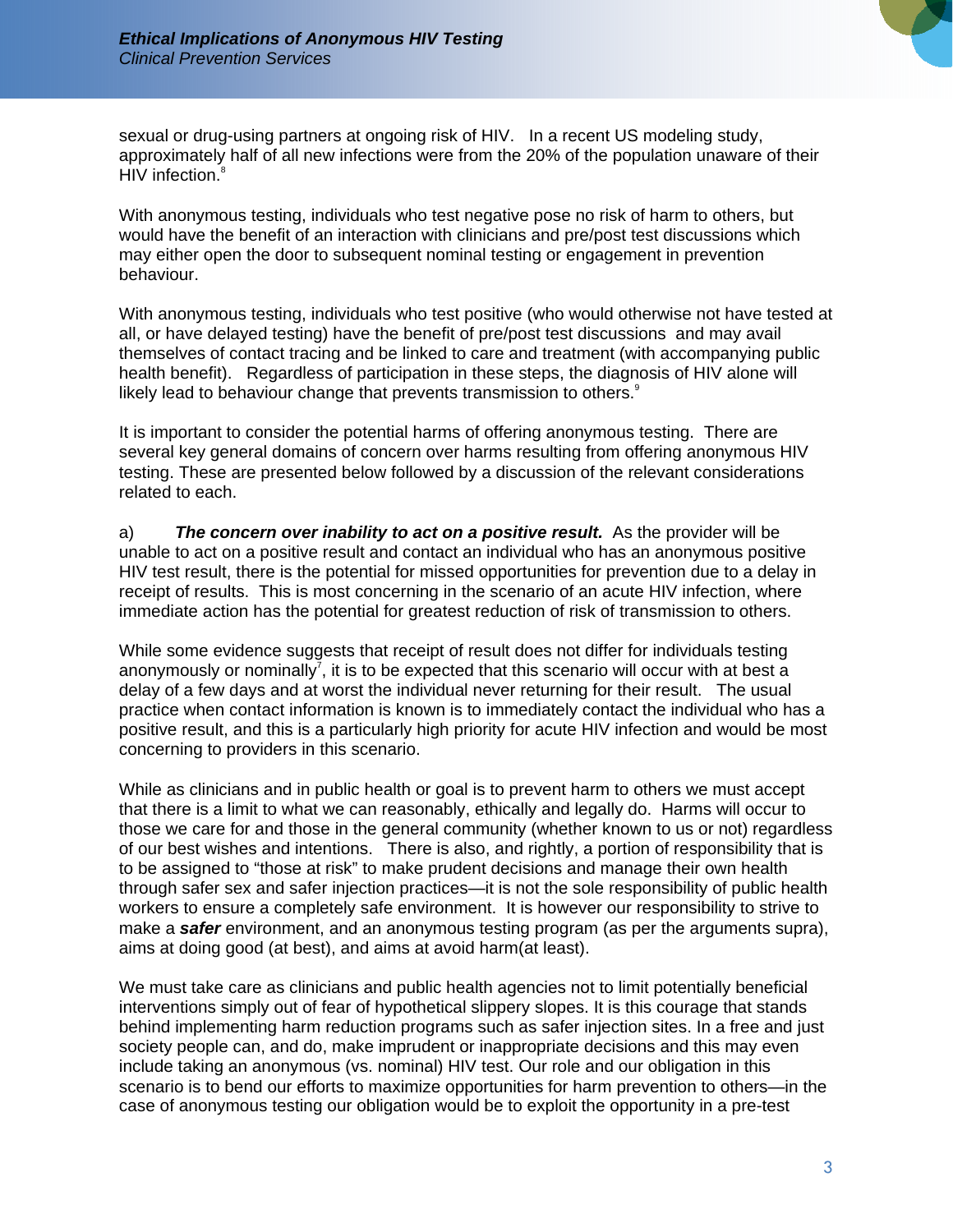

discussion to explore HIV risk and the possibility of HIV infection, and to give sound counsel about reducing risky behaviours.

b) *The concern that in the case of a positive HIV test result, anonymous HIV testing will result in reduced engagement, reduced scope of partner notification, and delayed referral to HIV medical care and treatment - and that this will further result in harm to society through reduced prevention of HIV transmission.* This is a hypothetical consequence of providers and public health staff being unable to contact individuals who have a positive result, or by allowing individuals to test anonymously who would otherwise test nominally or non-nominally.

Supporting partner notification and engagement in HIV care and treatment for individuals diagnosed with HIV are cornerstones of public health practice. The ultimate goal is that of improving individual health and reducing the risk of transmission to others. Arguments that anonymous testing will damage this objective are countered with the following considerations:

The literature does suggest that individuals who test anonymously may be less likely to notify partners and while more likely to be diagnosed at an early stage of infection may access care and treatment at a later stage, compared to individuals not testing anonymously.<sup>7</sup> While it is possible that this may be a result of reduced ability of providers and public health to follow-up with individuals with a positive result, it is important to acknowledge that this is also likely related to differences in characteristics of individuals who choose to test anonymously compared to those who do not (e.g., where concerns about privacy—which are a barrier to testing in the first place—also affect an individual's willingness to participate in partner notification and progression to HIV related care and treatment).

The harmful impact on engagement in partner notification and referral to care (and thereby prevention of transmission to others) is predicated on an assumption that a person testing through an anonymous option will be less likely to cooperate with provider/public healthassisted partner notification and less likely to receive referral to care than would be the case if the same person tested nominally or non-nominally. To act on this assumption and not offer anonymous testing merely to facilitate a public health agenda (i.e. to follow-up each positive case and to persuade persons to engage in safer sex and injection activities) would, in fact, force people who desire anonymous testing to use other means to access care (this may include travel to other jurisdictions or countries, or procure home testing kits). To act on this assumption could drive the problem "underground". HIV testing must be done in accordance with the realities of the current social situation. The patient is the one with the potential disease and the potential positive test, and public health staff or providers are doing what they can with the information they are provided, which is the extent of our moral obligation as a public health service to the people of BC. It is the client's result—what this program proposes is placing more onus on the client to act on that result than the public health authority, and there is nothing that makes this morally illicit. In public health our priority should be to improve the health of the public and prepare for and control threats, not to be dogmatic about how programs should be implemented.

Citing concern over potential harms to individuals or society one may invoke the "harm principle". The harm principle (after JS Mill) states that society is justified in intruding on the rights (in this case the confidentiality of information or the privacy of persons) of individuals when there is risk of harm to the greater public. But in attempting to apply this argument as justification for opposing anonymous testing the argument falls short. Invoking this argument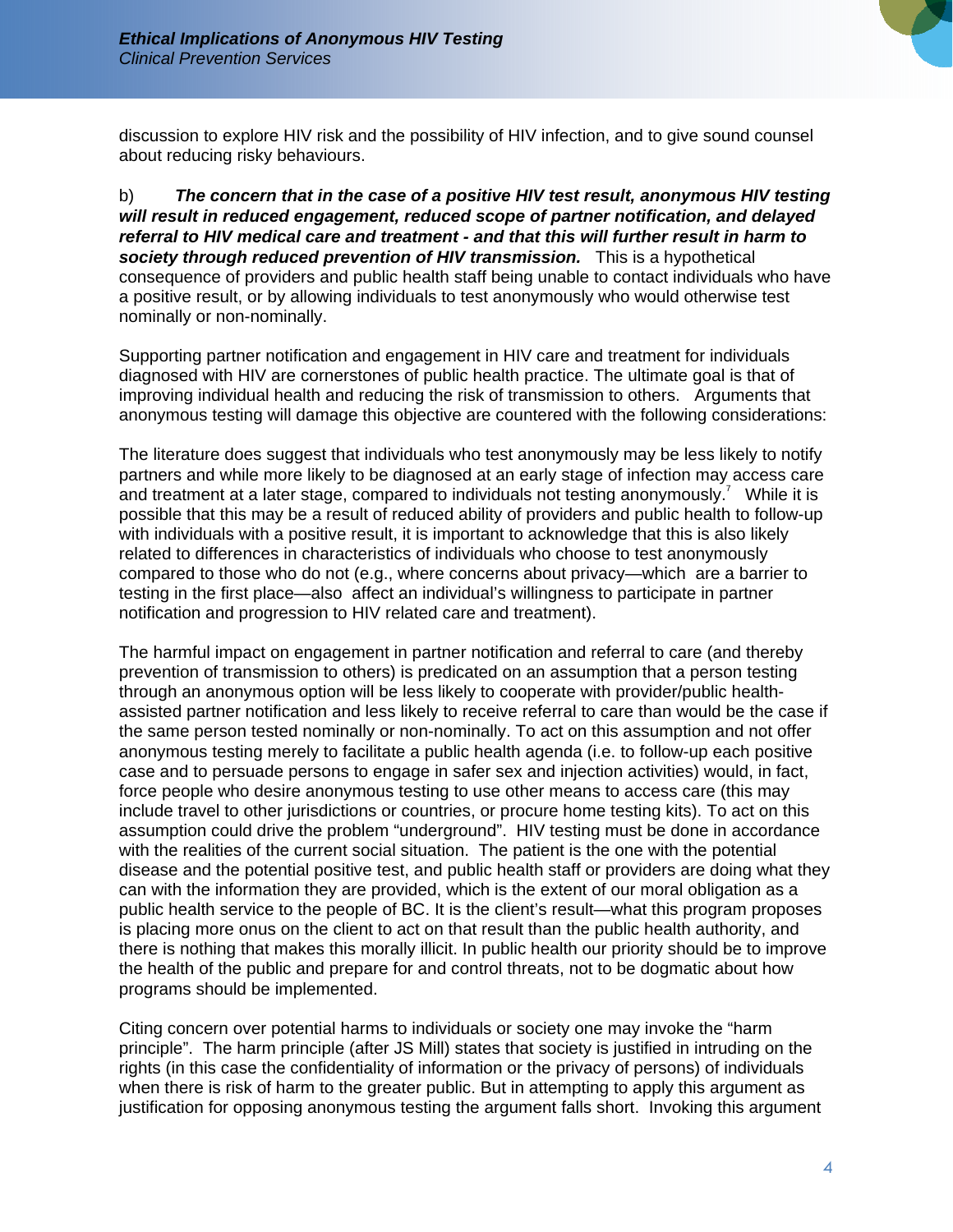

as a legitimate justification for not having an anonymous testing protocol would involve proving that there would be harm created to society by: a significant number of people testing positive anonymously that would have otherwise tested nominally *and* that some of these individuals undergoing anonymous testing would then refuse contact tracing and treatment **and** that said individuals would furthermore continue to spread infection. Only then would there be evidence of harm to the community; and only then could one invoke this "harm principle" argument. In the absence of evidence for clear harm, we are unaware of any ethical tenet which states that a public health organization must place ethical principles (such as confidentiality, respect for autonomy, or beneficence and non-maleficence of persons or society) in any particular priority sequence without first considering the nuances of the situation. In the absence of evidence of harm there is no ethical reason that confidentiality should not be considered a priority.

Finally, under the existing system it is possible to use fake names and provide false contact information such that there already exists a *de facto* form of anonymous testing, which is underground and unregulated. It would be better to have a controlled and regulated anonymous testing option that would not involve the anxiety and secretiveness involved in deploying such subterfuge to get tested. In a free and just society we should not place our citizens in a position where they have to lie or cheat to get health care they request or need.

*c) The concern that anonymous HIV testing will perpetuate stigma related to HIV and HIV testing by creating the perception / appearing to validate the concern that the current HIV testing system is not confidential, or that precautions related to getting an HIV diagnosis are required.* Anonymous testing, under this type of reading, is an example of "HIV exceptionalism", which treats HIV testing differently from other testing for other infections and perpetuates stigma. As HIV is now a chronic, treatable disease and HIV testing is being normalized, public health messages related to an HIV diagnosis are shifting accordingly. Some would argue that offering anonymous HIV testing contradicts these positive messages.

It is important to consider this argument, as the desirable future state is for the elimination of stigma related to getting an HIV test, and reduction in perception of severity of HIV (from being perceived as a fatal, hopeless condition to a chronic infection which can be treated). However, the following is important to consider:

While HIV may be a treatable chronic disease and public attitudes about HIV are shifting with time, this does not change the fact that inaccurate beliefs and HIV stigma exists in society. By offering anonymous testing, we are not condoning this stigma or conceding any points, or giving inconsistent messages by playing to the uninformed beliefs of the population; we are merely listening to the concerns and beliefs in a non-judgmental way as a first step toward reducing stigma and these unfounded fears. We must meet people on their own terms and acknowledge their world view or belief system if we are to help to change them. People are entitled to their own beliefs and opinions and as health care workers we have an ethical duty to hear them out even if we disagree with them. A well run program of anonymous HIV testing with proper and informed pre and post-test discussions aimed at dispelling unfounded fears and clearing up misconceptions could go a long way toward improving stigmatization, and normalizing testing.

There are strong legal and ethical precedents which underpin similar programs—these use harm reduction as the justification. It is a fact that behaviours that lead to contracting HIV are,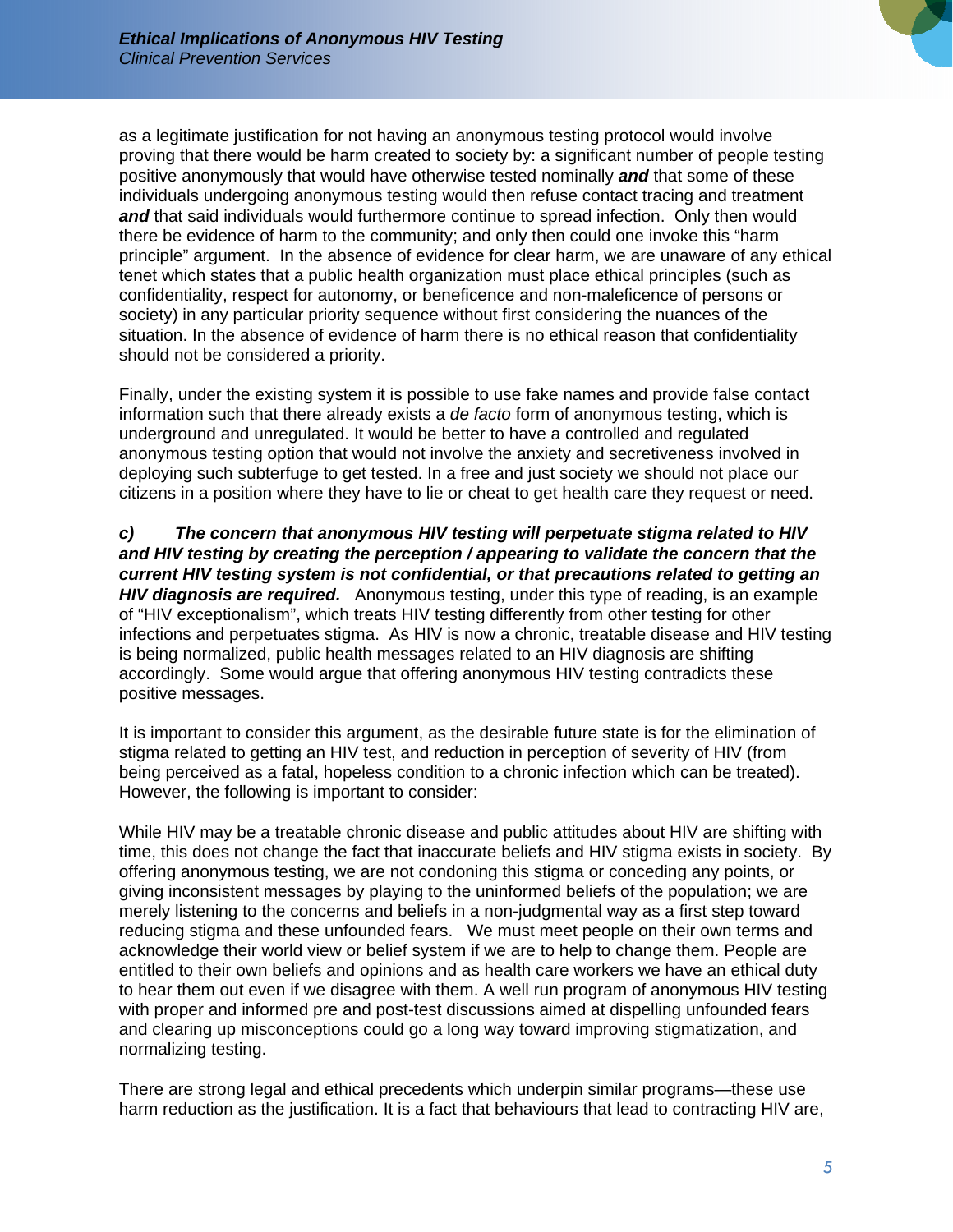

at best not discussed in polite society (e.g. sexual practices), and at worst held in contempt by society (e.g. drug use). In situations like these, a tangle of ethical problems emerge that require innovative, novel, or nonconventional interventions. This often involves the notion of harm reduction—if a facile solution to a problem does not exist by a head on approach, at least it is best to reduce further harm through an oblique approach. Offering a variety of testing options to meet clients where they are willing/able to access the system is the best approach to take when trying to engage those who may not test or delay testing for HIV otherwise.

We conclude that the foregoing concerns are unfounded. In analyzing these concerns and with respect to assessing harms and benefits to society we further conclude that:,

- i. there is evidence that the lack of anonymous HIV testing in BC poses a current risk to society (from undiagnosed individuals who delay or do not test for HIV),
- ii. that potential benefits are likely to be realized even if at a minimum an individual testing anonymously receives a diagnosis of HIV, and
- iii. that the potential harms are by and large hypothetical without evidence that such harm would occur.

On balance, the public health benefits of offering anonymous HIV testing outweigh the potential harms and this indeed complements the ethical argument in favour of anonymous testing. It is however, important to carefully consider how these potential harms may be mitigated (for example, targeted promotion in venues likely to reach individuals at risk of HIV and not general population messaging) and to include assessment of these outcomes where feasible in the evaluation.

#### **Given that all individuals who are HIV positive will need to be re-tested using their real name to access treatment (and the test result will be reported to public health), is it ethical or logical to offer anonymous testing in the first place?**

If we take it as a given that persons testing positive anonymously will have to be retested and access treatment only nominally then it, *at that point*, unmasks the anonymity. But that does not undo the benefits of the anonymous testing program up until that point—that is, the benefits of getting an anonymous test remain intact up until that point so it is still a good thing. The evidence suggests that those who test anonymously will go on to get HIV treatment at which time the benefits of the initial anonymous HIV test are fully realized, and they will also have gained what they sought from anonymous testing, namely to get tested under their own terms and have control over their information and according to their own timeline. Even those who do not choose to go forward with retesting and treatment may still provide benefit to society in the form of safer sex and injection practices as a result of knowledge of HIV status. If anonymous testing was not available these people would not even have the opportunity to do good in society by adopting safer practices because they simply would not even know they were positive so in one sense anonymous testing can only do good but cannot do worse harm than not having a program.

It could be argued that having a person test positive and that person then not following up with nominally retesting and seeking treatment is somehow a failure of the public health system, but again, this scenario can get no worse than the person not knowing he or she is positive in the first place—anonymous testing at least opens the door to the possibility of good for society and could not be construed as malicious or harmful.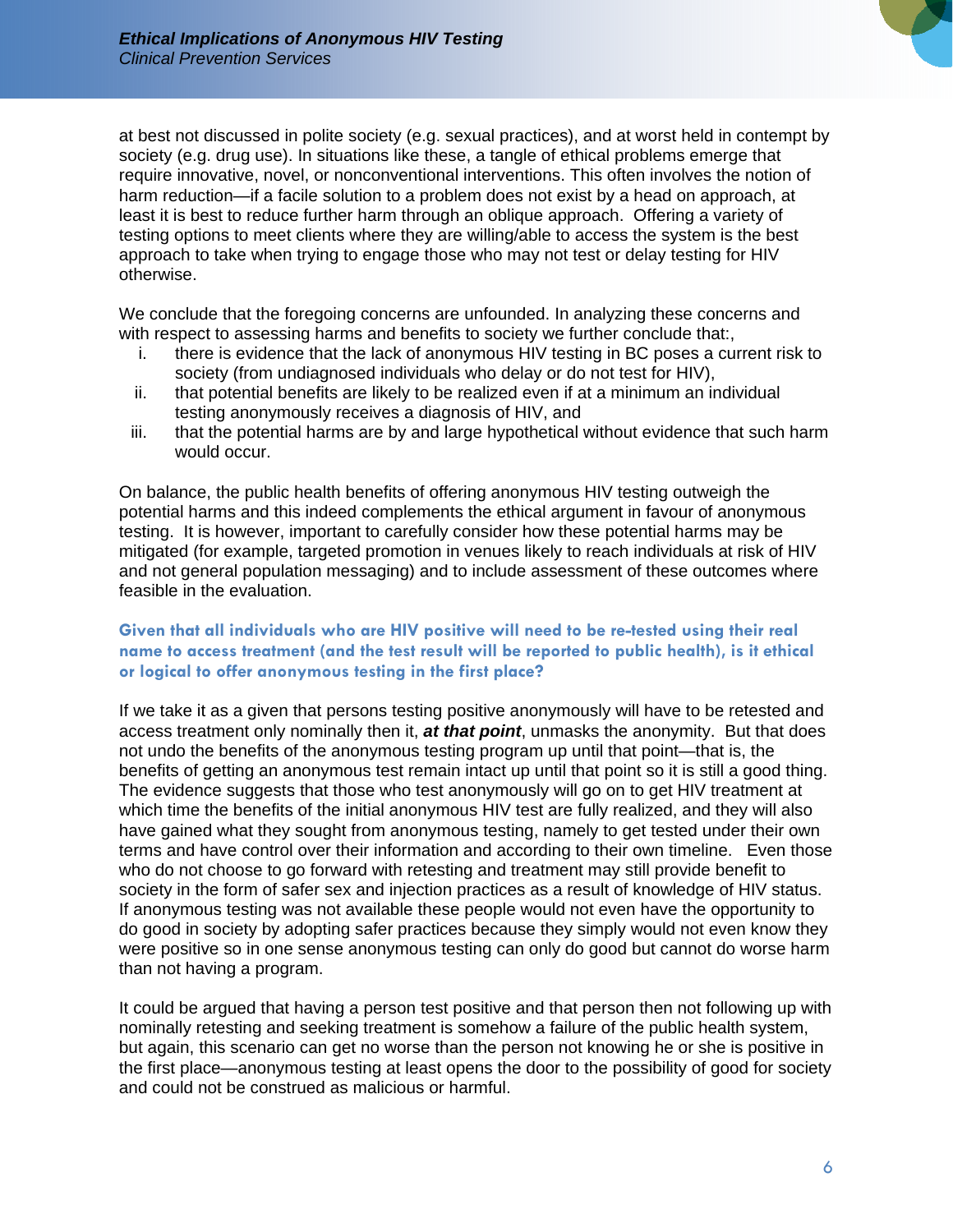

**1. For individuals testing anonymously, the testing provider may be aware of partners who need to be notified, or that there may be ongoing risk of transmission to others, yet due to the lack of contact and nominal information have no ability to take action. How should this be handled?** 

There are two general scenarios in which this may occur, both of which are predicated on the notion that the identity of the person being tested is, in fact, known to the provider. In the first scenario, the provider receives a positive anonymous HIV test result and is aware that the individual who has not yet returned for his or her test result has partners that may be at continued risk of transmission. This poses a dilemma: should the provider ignore the spirit of anonymity and directly contact the individual to initiate provision of result and partner notification, or not act on the positive test result? One may consider that the positive result is the individual's result and not the public's result, *unless* clear evidence can be put forward that the person will then go out and cause harm to others (whereby the public gains stronger purchase on a claim to that result). This is difficult to establish and may favour not immediately taking action. In the second more troubling scenario, the provider becomes aware, through other means, that following the initial receipt of test result that the individual continues to pose a risk of transmission to others (either through indication that the individual will not change behaviour or disclose HIV status to partners at the time of receipt of result, or at a later date).

Taking action as a result of either scenario may undermine the integrity of the anonymous testing system, and care and trust in the health system due to not remaining committed to fulfilling its promise of anonymous testing. Changing our stance regarding anonymous testing, or changing our "script" in the final act by allowing exceptions whereby individuals are identified, would be damaging to the public's trust in our institution. As this scenario would justifiably cause moral distress to providers, it would be important to establish clear expectations and guidelines to providers providing the test (e.g., to consider whether the likelihood of this scenario may mean suggesting an individual see another provider if feasible).

One also needs to consider that in the first scenario, partner notification would only be done if the individual testing anonymous consents, which is no different than with testing nominally or non-nominally. That is, in our current system of non-nominal and even nominal testing there already exists a parallel problem in just what to do once the public health system is made aware of a new positive patient and that person's results are reported to the MHO. In the current system patients must voluntarily provide contact information, and sometimes they refuse. There is no less harm done by the current system than would be done in a system that permits anonymous testing.

This situation where the testing provider actually knows the client would likely occur if anonymous HIV testing were available in a small community, either geographic or social, where an individual may not have another choice of provider. It could be argued that an anonymous testing option must be provided for all persons in the province but this is not really the case with all health programs. If one lives in a small town one does not have *immediate* access to many of the health care goods offered in a large centre (such as a renal transplant team, public lectures on health care topics, healthy heart programs etc) and that is a unavoidable. If anonymous HIV testing were to be offered in a small community and individuals would also need to be willing to seek a provider known to them to access anonymous HIV testing, these concerns may need to be addressed in pre-test discussions.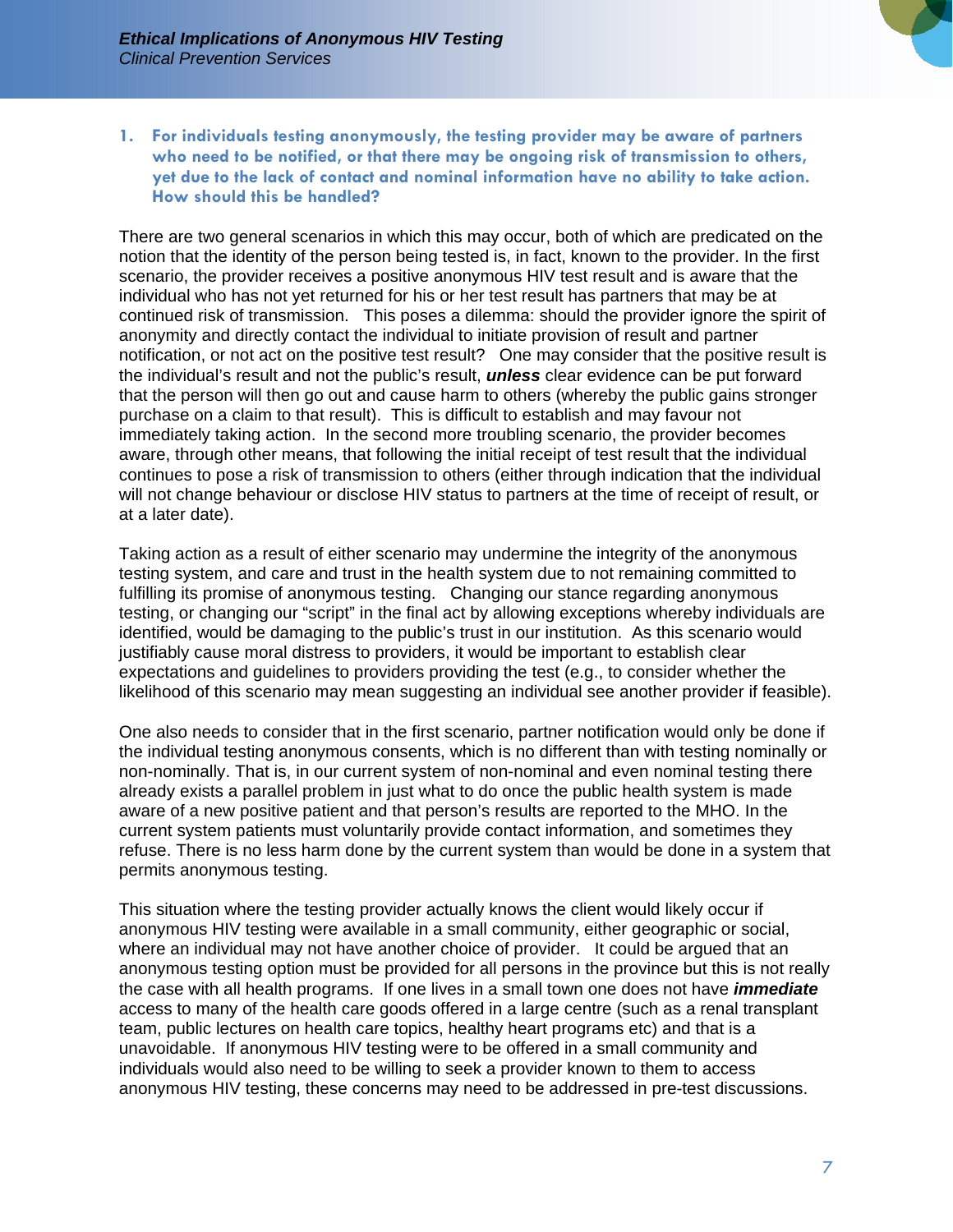

*2. When an individual who has a positive anonymous test subsequently tests nominally as part of access to care, the second test result will be reported to public health for follow-up as part of*  routine practice. When the provider or public health staff follow-up with the individual, the *individual may reveal that they previously had a positive anonymous HIV test in BC. This information would be documented and then used to exclude the individual from surveillance reporting so that there is no double-counting. Is it ethical to collect and document this information as this then creates a documentation of a previous anonymous test linked to an individual, as this could lead to potential harm (e.g., in the scenario of documents being subpoenaed as part of a criminal investigation into HIV non-disclosure)?* 

While ensuring that surveillance data is of highest possible quality is important, it is not sufficient to override the potential public good of interventions. There are other examples where public health programs have affected surveillance data quality; for example, with the known impact of HIV reportability rendering historical analysis of HIV surveillance trends during the pre/post period difficult, or where Point-of-Care HIV testing means that we are no longer able to accurately identify repeat HIV tests because data is only available in aggregate.

We do need to stick to our commitments and adhere to the principles of anonymous testing, so identifiable information should not be linked to an anonymous HIV test result after the fact. That being said, however, in this scenario it would be possible and entirely licit to document that a previous anonymous HIV test was performed if the individual voluntarily provides this information and agrees that it could be documented on the case report form. We can also minimize potential harms by not attempting to link a nominal test result to a specific earlier HIV test result, as the minimal information that is needed for surveillance purposes is the knowledge that a previous positive HIV test was done in BC (not what site or when it occurred).